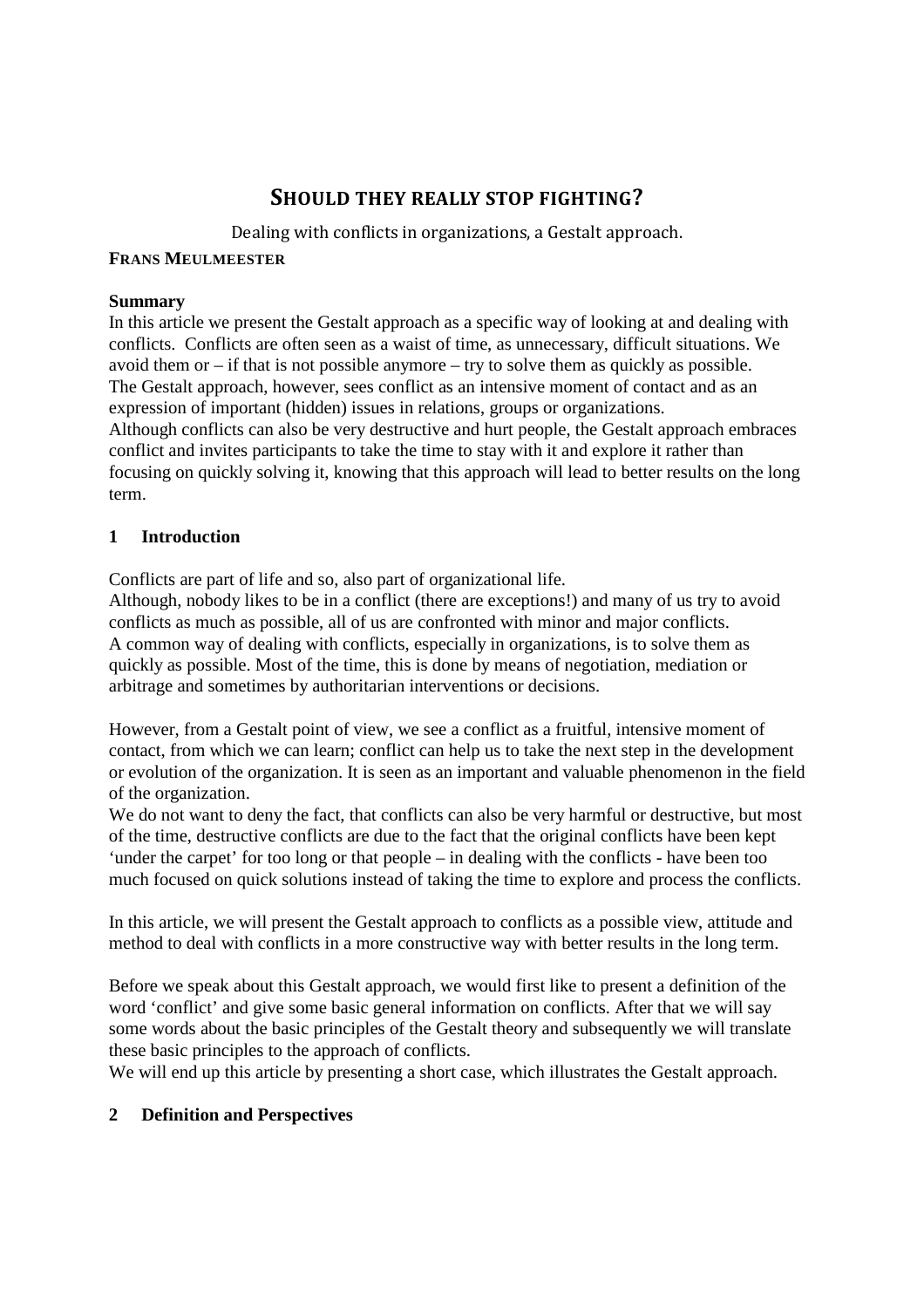When we look in the literature on conflict we can find several definitions of conflict. A sort of basic idea in all these different definitions is the idea that a conflict is a state of discord caused by the actual or perceived opposition of needs, values and interests. A conflict can be internal (within oneself) or external (between two or more individuals)." (see e.g. Glasl, 2001; Fritchie and Leary, 2000; De Dreu, 2005; Euwema and Wild, 2006; Robbins, 1974; Mastenbroek, 1979 and Johnson and Johnson, 1995)

In almost all definitions we find some common elements, which in our opinion are basic to most definitions of conflict:

- there must be at least two persons or groups, who are related to each other
- there must be opposing needs, values, views or interests
- the opposing needs, values, views or interests exclude each other.

An important aspect in some of the definitions is, that the opposition does not have to be an actual one, it can also be a perceived one, which means, that it is not important if people agree on the actual opposition, but that it is enough if one of the participants perceives it as an opposition.

Finally, there is a difference between internal and external conflicts. In this article, we will restrict attention to external conflicts, that is, conflicts between two or more persons or groups.

At first, I like to offer you different lenses or perspectives to look at conflict. These perspectives are based on my experiences in dealing with conflicts and on the various perspectives you can find in literature. We can differentiate six perspectives:

- 1. The content perspective (what is it all about?)
- 2. The relational perspective (how far are the people involved and how did this influence the conflict and their relation?)
- 3. The procedural perspective (how did/do people handle the procedures to prevent or solve the conflict?)
- 4. The behavioral perspective (how does the behavior of the people influence the conflict?)
- 5. The organizational perspective (how is the conflict influenced/caused by organizational aspects?)
- 6. The cultural perspective (how is the conflict influenced/caused by cultural differences?)

## **2.1 The content perspective**

From this perspective we are interested in the simple, basic question: What is it all about? Although, this might seem to be a simple question, the answer is not always clear, but is crucial to the strategy or way we want to deal with the conflict. For example are we dealing with differences in vision, goals, values or interests or are we dealing with conflicts about tasks and responsibilities, or power or is it about the relation? Sometimes, at the surface the conflict seems to be about a difference in view or opinion, but actually, on a deeper level, the conflict deals with the question: How do we relate to each other?

From this perspective, it is important to know, how the participants define their conflict and if they agree on this definition. When there is a fundamental difference in definition, this is the first topic to discuss.

Sometimes, it helps to ask the participants what they think, the other might say about the definition or content of the conflict. This intervention can help to clear up possible projections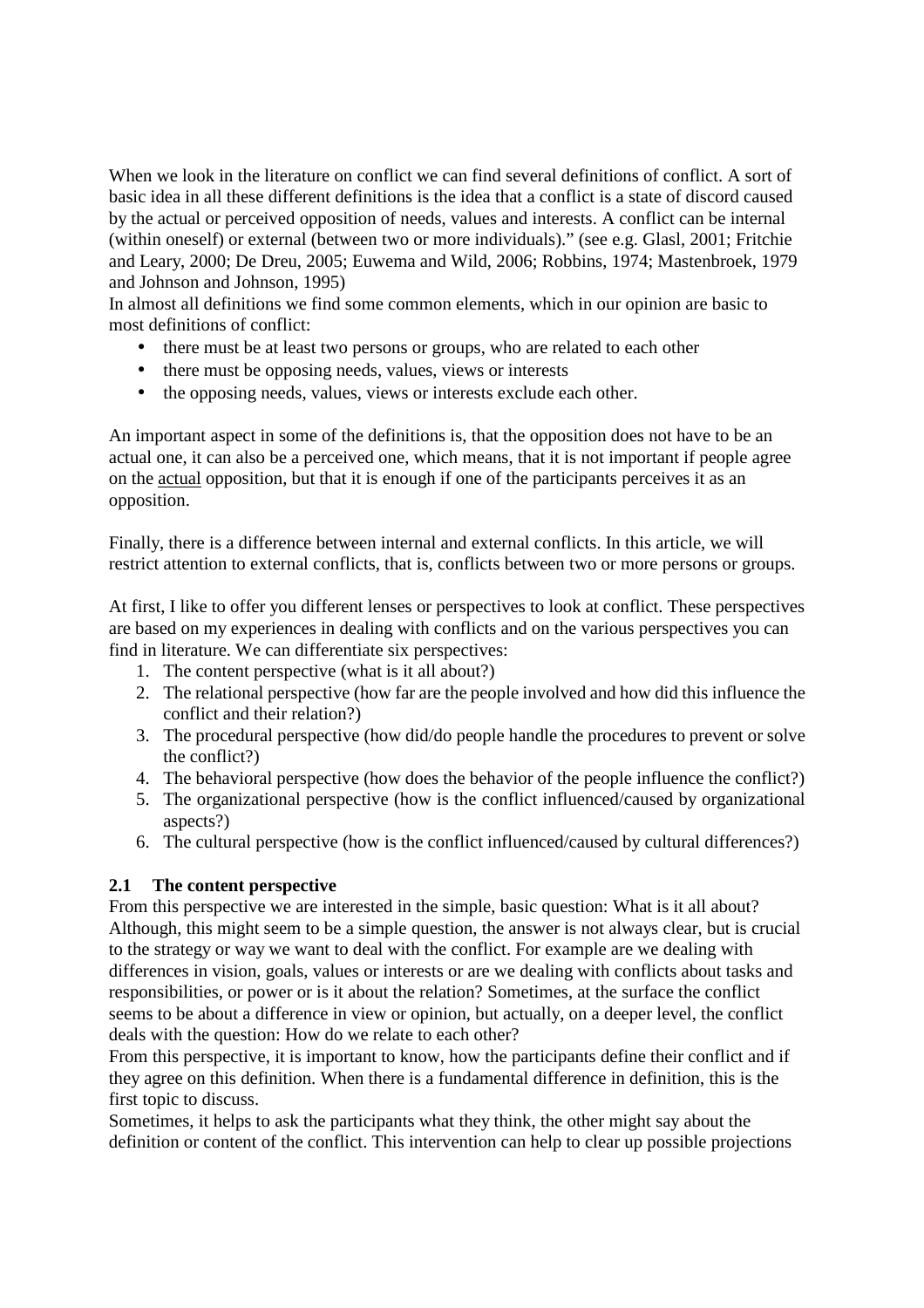or gossip.

#### **2.2 The relational perspective**

The first question here is: Whose conflict is it? Are there just two persons involved or are we dealing with a conflict in a group or a team or maybe in the total organization?  $1$ And what is our own position? Are we an 'outsider' or are we involved too? How do the others perceive us and how much do they trust us? This last question is especially important, when we are asked to intervene or consult or mediate.

According to the relational perspective we also have to look at the phase of the conflict or at the degree of escalation.

Is the conflict still (1) quite latent or implicit, or is it (2) open and acknowledged? Or, is the conflict already (3) increased and even hardened or (4) 'cold'. In that case, people are, for the most part, no longer willing to be in contact or involved with each other anymore.

The relation of the people involved varies regarding these phases of the conflict.

- 1. When a conflict is still *latent* or *implicit*, the people involved are working together in a 'normal' way. There are no open discussions, but under the surface we can notice some irritation and tension. One of the things, we can do in such a situation, is to share our awareness or perception of the situation and see if people recognize this.
- 2. When a conflict is *open*, the people are still in contact with each other and having open discussions or maybe even open confrontations or fights about the topic involved. We can work with the participants to reach a win–win situation by, e.g., process-facilitation.
- 3. However when the conflict is *hardened*, most of the times, the relation has become worse and we often see tendencies of de-personalization. The participants are probably more focused on reaching a win–lose or even lose–lose result. These are situations, where a conflict can become very destructive and violence can become a part of the conflict. We can try to improve the situation by process-facilitation or mediation, but sometimes we have to be very clear on the consequences of the situation and intervene or suggest arbitrage.
- 4. When the conflict has turned into a *cold-conflict*, we'll first have to create commitment again. Most of the times, people are no longer in contact with each other. We can create this commitment by process-facilitation, but sometimes we need more 'power' and have to go into a confrontation or even have to make a decision based on authority.

#### **2.3 The procedural perspective**

-

From this perspective, we are looking at the question: How do people handle procedures to prevent or solve a conflict? In some organizations or teams, they have strict rules and procedures for handling a conflict, e.g., in many organizations, they have the rule that the first step in a conflict, is to speak about it with the other person(s) involved before speaking about it with others. Or, they have a rule that people have to consult the internal ombudsman or mediator before taking the conflict somewhere else. Breaking these rules can easily lead to an increase of the conflict.

<sup>1</sup> As we will see later, from the Gestalt point of view, a conflict between two people in a group or organization never is a conflict of just these two persons. It is always connected to the larger whole (see page 5)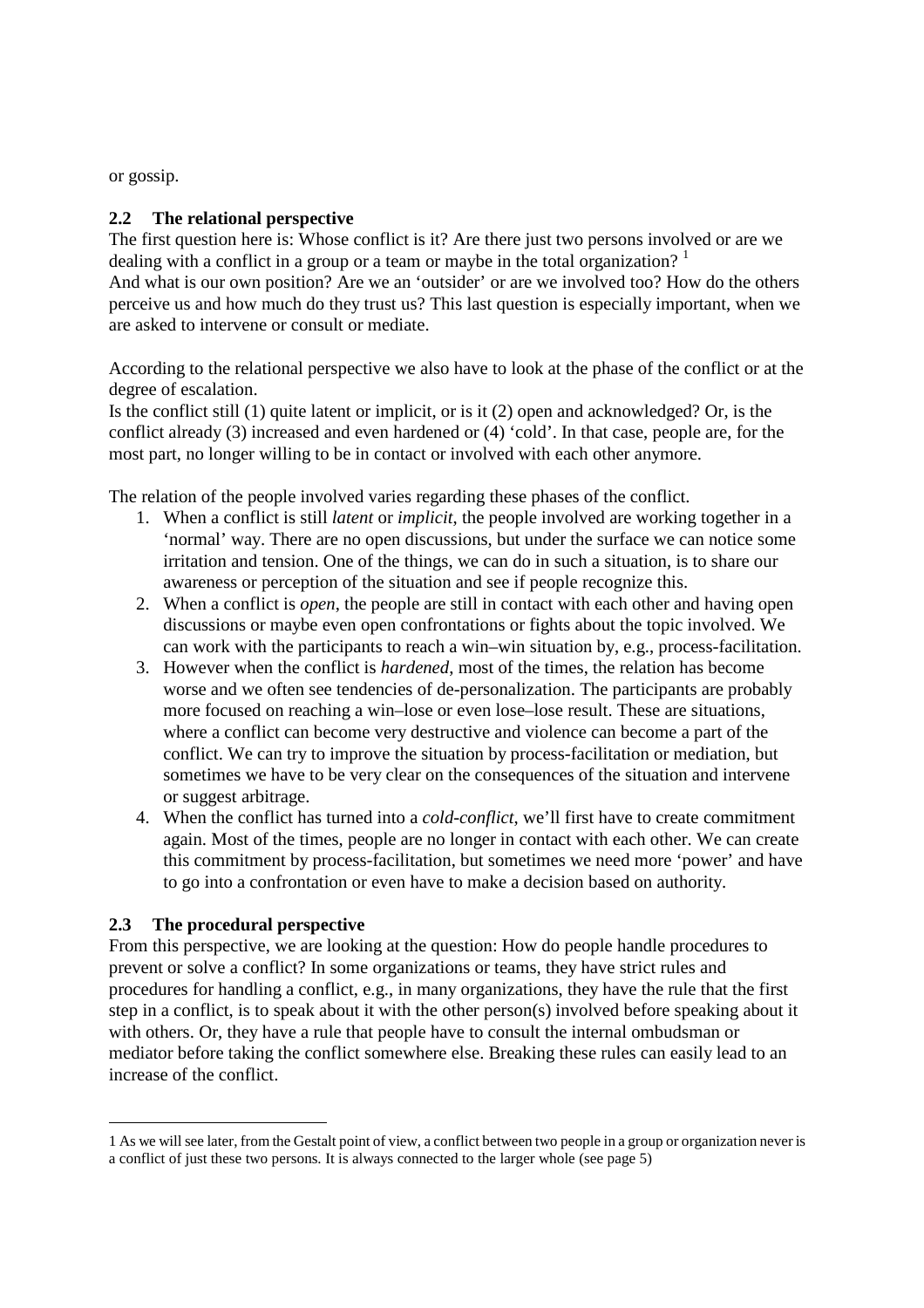## **2.4 The behavioral perspective**

Another interesting and important issue to look at, is the question: How do the participants behave toward each other? Partly, the behavior is related to the phase or degree of escalation of the conflict, but partly it is also related to the specific person(s) involved.

Some people have a tendency to behave in quite cooperative and constructive ways, whereas others behave in more aggressive, passive or inactive ways. Some people are very authentic, where others are always behaving in a strategic or tactical manner.

As we will see later, the behavior of people is not totally standing on its own. It is also related to the whole of group or organization. Especially, when someone's behavior is extreme, it is wise to explore, how this extreme behavior is related to possible taboos of the group or organization to which this person belongs. (see also page 8)

#### **2.5 The organizational context**

Especially when there is a conflict in an organization, we have to ask ourselves, what the function of this conflict is in relation to what is happening in the whole organization, or in relation to the development of the organization. Conflicts seldom stand on their own. Somehow, they are always connected to the larger field of the organization. It is possible that the conflict is a sign of differences in tempo between two or more departments regarding the development of the organization, or the conflict is just an outcome or symptom of uncertainty, ambiguity or vagueness, which are present in all parts of the organization including management.

Some other possible causes for organizational conflicts are: lack of shared values or policies, vagueness in crucial aspects like goals, contracts, tasks etc., the internal and external economical situation, the social environment, the (power) structure and the culture (organizational, national or international) and especially discrepancies between the structure and culture.

A specific phenomenon, which can lead to conflicts, is the development or change in structure and culture in an organization, e.g., an organization that changes from a family structure and culture into a more business-like structure and culture often goes through difficult periods with many conflicts.

The old, traditional ways of decision making and handling differences do not function anymore, because they are no longer accepted, but the new do not function either, because they are not yet accepted.

## **2.6 Cultural perspective**

When we are dealing with conflicts in situations of international cooperation or in organizations, in which different nationalities or cultures are represented, we have to be aware that the cause for the conflict can also be cultural.

We have experienced several times that in organizations with different cultural or national backgrounds, many conflicts were caused by misunderstandings due to these cultural differences.

Our typical Western individualistic culture does not always match with the more collective or familial culture, like we have in Africa, or in the Middle East, or in China. If we force our Western way of dealing with negotiations, decision making, leadership etcetera upon Eastern organizations, we can expect a lot of – rather hidden – conflicts. But also in dealing with these conflicts, we have to be aware again of possible cultural differences in defining and handling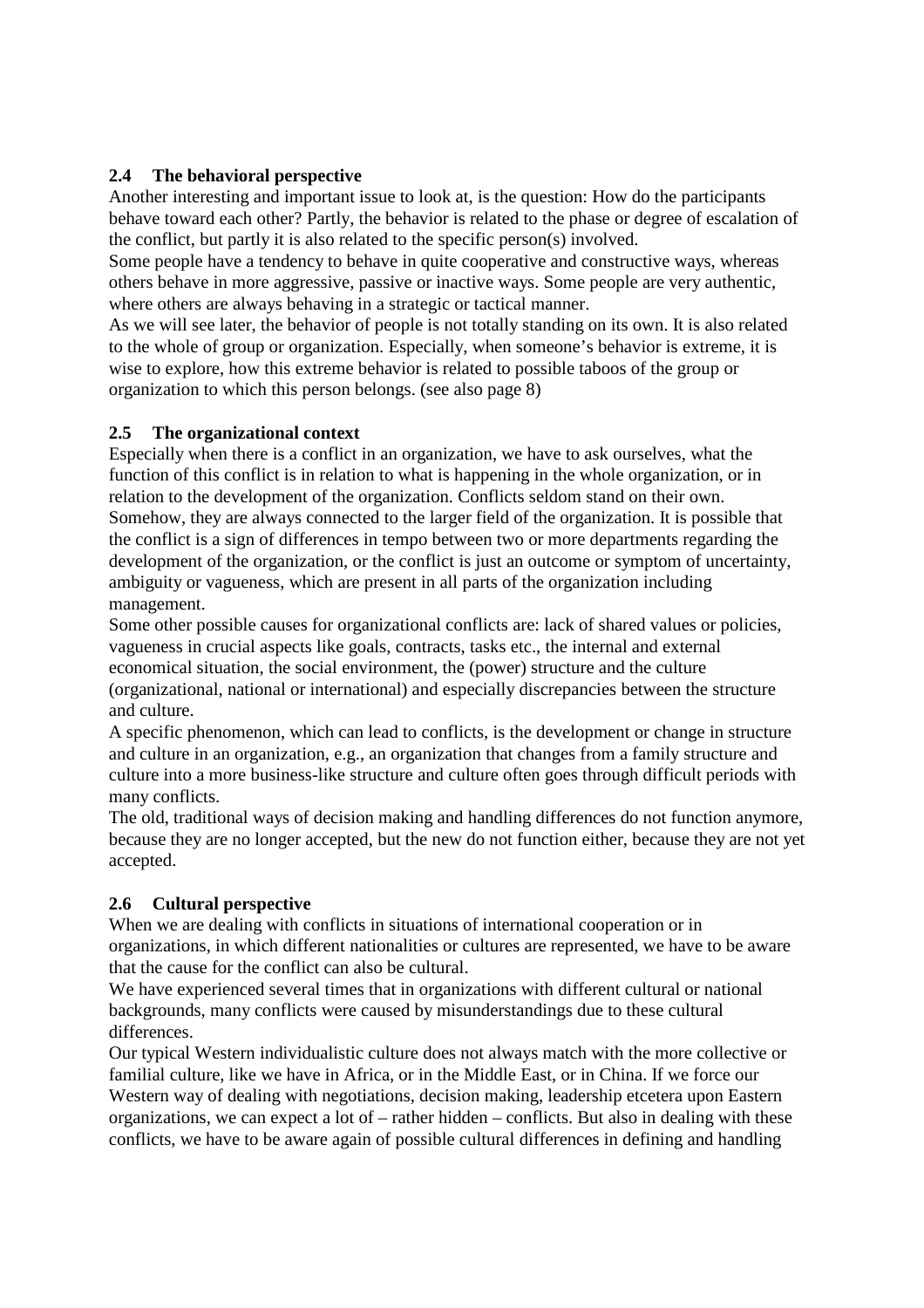conflicts.

A nice illustration of these differences in culture can be demonstrated by the model of styles in dealing with conflicts according to Kenneth Thomas. (Thomas, 2002)

Kenneth Thomas differentiates five different styles of dealing with differences, which are related to the focus on the content of the conflict or on the relation.

His five styles are:

| <b>Styles</b>                | Focus on content | Focus on relation |
|------------------------------|------------------|-------------------|
| 1. Avoiding                  |                  |                   |
| 2. Covering up / Giving in   |                  |                   |
| 3. Forcing on / Overruling   |                  |                   |
| 4. Compromising              |                  |                   |
| 5. Confronting / Negotiating |                  |                   |

In our Western society, we see a preference for confronting or negotiating, while in Eastern societies we see a preference for covering up or giving in. This can easily lead to the misunderstanding that the Western person thinks that he has 'won the race', because his opponent is silent, but after a while he will find out, that nothing is won. His opponent was just silent out of politeness, but this does not mean he will follow the negotiated contract.

We had some similar experiences when we started to work in the Czech Republic. As Dutch trainers, we assumed that an agreement was an agreement. Our Czech colleagues had 'agreed' to all of our proposals: they did not oppose, but listened silently and even said "yes" to some of the proposals. Later we found out, that a Czech 'yes' does not always have the same meaning as a Dutch 'yes'. Due to the many foreign oppressors throughout the years, the Czech people have learned to be silent or to say "yes", in order to stay out of trouble.

So, cultural differences are influencing conflicts in more than one way at the same time: they can be the cause of a conflict and they also influence the style of dealing with the conflict, which – of course – can be a cause of a new conflict.

## **3 The Gestalt approach**

Now let us have a look at the Gestalt approach to conflicts. What is so special about this approach? To give an answer to this question, we first have to look at some basic elements of the Gestalt approach on groups, teams and organizations in general. After that, we can translate this to the approach of conflicts.

## **3.1 The organization as a Gestalt**

From a Gestalt point of view, a group is seen as a gestalt, as a meaningful whole. This means that a group is seen as an entity in itself with its own dynamic and its own themes, which are definitely different from the dynamic and themes of the individual group members. There is a transcending dynamic and there are transcending themes which find their basis in the needs, experiences and behavior of the individual group members, but are not fully determined by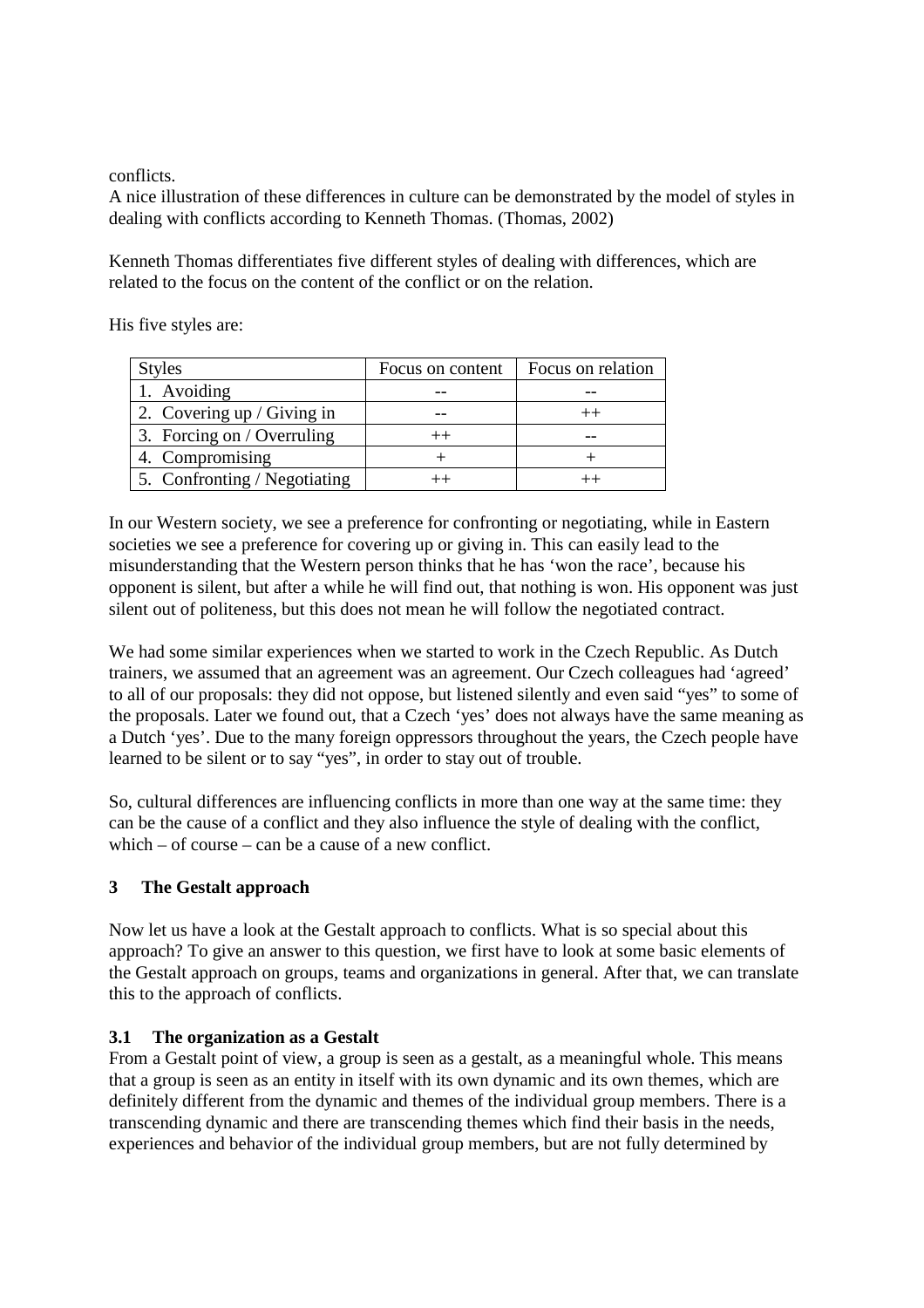them. More than that, the individual behaviors in a group are rather an expression or reflection of this transcending dynamic and theme.

This is a crucial principle in reflecting upon teams in organizations. Here too, we can speak of a transcending dynamic and of transcending themes in teams. What at first may seem to be an individual issue or an issue of just two people might be an element of a common theme or development on the level of team or the organizational, when looked at it more closely. (Meulmeester, 2006 and Wollants, 2008)

Another principle is that each individual in a group or team reflects the transcending themes and has his or her specific function in this context.

This principle is also important for people who work with teams in organizations. Too often the behavior of an individual worker is only seen as an individual, personal event and therefore, possible reactions or decisions are only focused on this individual worker, with the risk that this worker will become a so called 'identified patient' or scapegoat.

However, the moment we realize the principle that the whole is reflected in each part, we can see that whatever an individual worker says or does is somehow connected to the whole team and the possible transcending themes of this team. With this in mind we get a better understanding of the behavior of this individual. We are better able to perceive it as a phenomenon in the field of the whole team and its environment.

This does not mean that this individual has no link to this issue. Of course this specific individual worker has a connection to this transcending theme otherwise he would not bring it out in the open. He resonates (the strongest) with this theme, presumably due to his personal history.

It is our experience, that the group or team member, who is most strongly connected to the transcending theme of the group, will bring this theme out in the open and make it visible.

We can compare this with the strings of a guitar. The e-string of a guitar will start to tremble with the sound of a piano, the moment someone hits the e-key of this piano. The sound of the piano will fill the room and because the e-string has the strongest connection to this e-sound, it will resonate first.

In a team where the rules and boundaries are not clear, the person, who has an issue with boundaries, will presumable begin to overstep the boundaries.

Therefore, it is important that we are able to see the behavior of an individual as a figure against the background of the team or organization as a whole, and the possible transcending themes that are present. Otherwise we risk perceiving the behavior as only a reflection of the individual and will put the person in the role of the identified patient, which will undoubtedly lead to the treatment of symptoms.

Another phenomenon in teams and organizations that we would like to describe is the tendency in groups or teams to attribute specific qualities to just one group or team member. And, of course, this will be done with the team member who has a specific connection to this quality or pole.

In a team which is afraid of conflicts and where nobody expresses any criticism, the team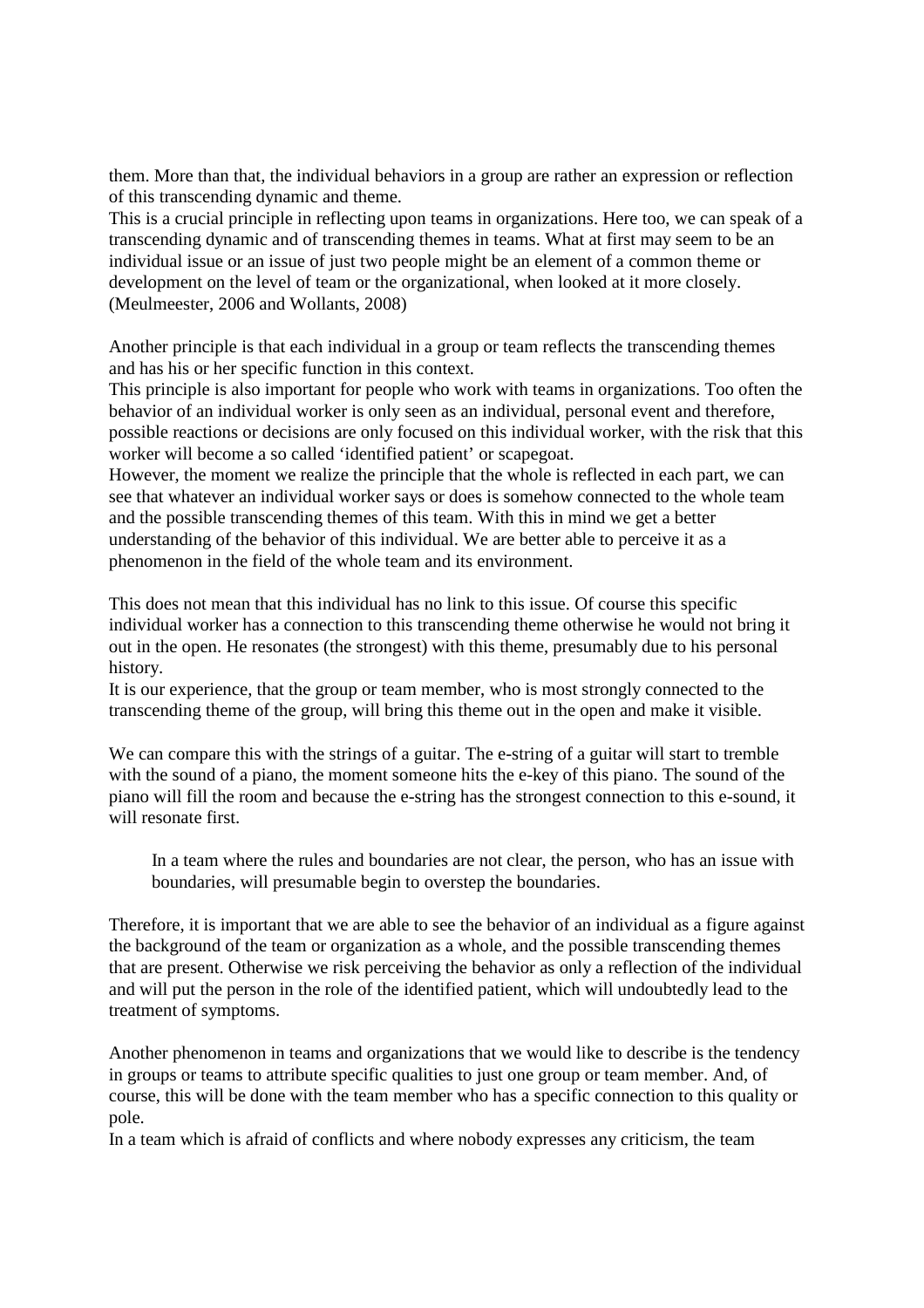member who resonates with hidden criticism or conflicts will pick up this denied quality and express criticism to others or start conflicts. When this person does his 'task' well, the team will attribute the quality of 'being critical' or 'going into a conflict' to this individual, while the rest of this team can stay friendly.

Unfortunately, people do not understand that this solution is only temporary and that this team has actually amputated itself.

## **3.2 Gestalt approach in dealing with conflicts**

What does the above mean for the way we like to deal with conflicts?

When we accept the fact, that every event in an organization is somehow related to the bigger whole, to the team or the organization in total, the first thing we like to do with such an event is to explore it.

So in case of a conflict, we like to explore how this conflict is related to the whole. This means that we will take the time, together with the people involved to look at this possible relationship.

When we say 'people involved', this does not only refer to the people, who are directly involved in the conflict, but also the others on this team or others in the organization.

Depending on the extent of the team or organization, we can decide to have all members in or just some key figures.

The first question we can ask ourselves and the people involved is: What is happening here and how do you think, this is related to other topics in the team or the organization?

Concerning the answer of the people and regarding our own awareness and ideas, we can decide to share our awareness or continue to explore the outcome of the people.

It is important that we keep on seeing the conflict as a part of the interacting field of the team or organization and that this conflict contains possible valuable information about the team and organization.

When we share our own awareness, it is important to do this in a non-judgmental way. The more we can stick to the phenomena we observed, the better it will be accepted by the others.

For a lot of people at first, this initial step of holding still and just staying with what is present in the here and now feels like a waist of time.

"Come on! Let's solve this conflict and go on with our real job!"

However, they forget that if we do not take the time to explore the conflict and just solve it as quickly as possible, chances are high that we are just solving the symptoms, not the real problem.

So, after a short period of time, the same conflict will come up again or a new conflict occurs, which is in fact – on a deeper level – just a repetition of the first.

By taking the time and staying with the here and now, we support people to increase their awareness of the situation and help them to explore the conflict on this deeper, implicit level. This demands that we and others are willing to explore and even appreciate the differences which might have led to this conflict.

Very often, people have the tendency to cover up the differences: "Come on! We all want the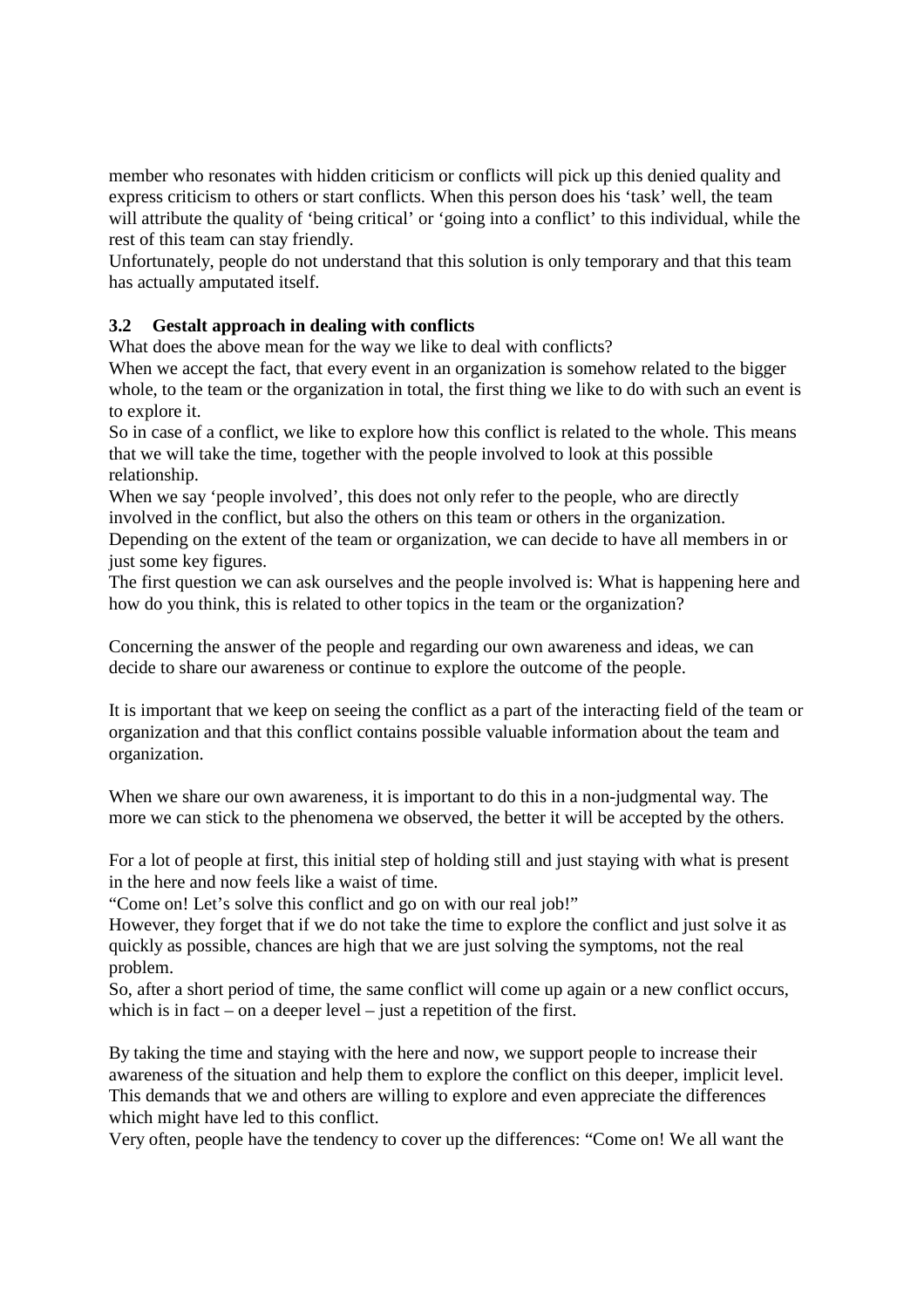same! The two of you just have a small difference in opinion, but for the rest we all think the same!!!!

With this tendency, we risk restricting our self in our creativity. Creativity can only flourish where differences our appreciated. So, by covering up the differences, we are also covering up our creativity.

It is because of the darkness, that we can enjoy the light of the stars.

However, by taking the time to explore the differences and maybe even for a while by making them a bit bigger, we can create tension and excitement again.

Related to this topic of differences is also the topic of polarities. Some differences are related to each other; they need each other to exist: we can only speak about 'darkness' if we also know 'lightness' or we can only speak about 'warm' if we also have an idea about 'cold' etc. We call these kind of differences: polarities. A polarity is an opposition of two elements which are inextricably connected to each other, like the two sides of a coin.

When we are confronted with polarities, we sometimes have difficulties in handling them. We prefer one of the two poles or we even restrict ourselves to one.

If we like a person, we find it difficult to see his dark sides and vice versa: if we hate a person, we have difficulties in seeing the good sides.

This tendency can also be present in a team or organization and what we notice then, is that the team or organization as a whole tries to deny the pole they do not like or can not handle. This denied pole can become the 'taboo'.

If we have a nice atmosphere in the team, we are afraid to lose it and, therefore, we easily restrict ourselves to stay nice to each other and deny the fact that we are sometimes irritated. After a while, expressing irritations or criticism has become a taboo on the team. Nobody does it anymore.

As a result of this restriction, one or two persons will start to represent this taboo: they are no longer happy with the situation and start to express irritations. But because they are the only ones doing it, *they have to do it for everybody*.

No wonder, they will have lots of conflicts with others and therefore, it is necessary that when we are confronted with a conflict like this, that we are not only looking at the people involved, but that we take a better look at the whole team and the function of the conflict in the team. The conflict is not the problem; the conflict is just one of the ways the deeper, hidden problem in the team comes to expression.

That is why we say from a Gestalt point of view, that we sometimes embrace a conflict, because we see it as a valuable expression of possible hidden problems. The conflict invites us to take a better look at the situation in the team or organization.

A last concept, we like to discuss here is the phenomenon that a conflict can also be the first expression of a new step in the development of a team or organization. When an organization is developing, it is possible that the 'new' (whatever it might be!) is not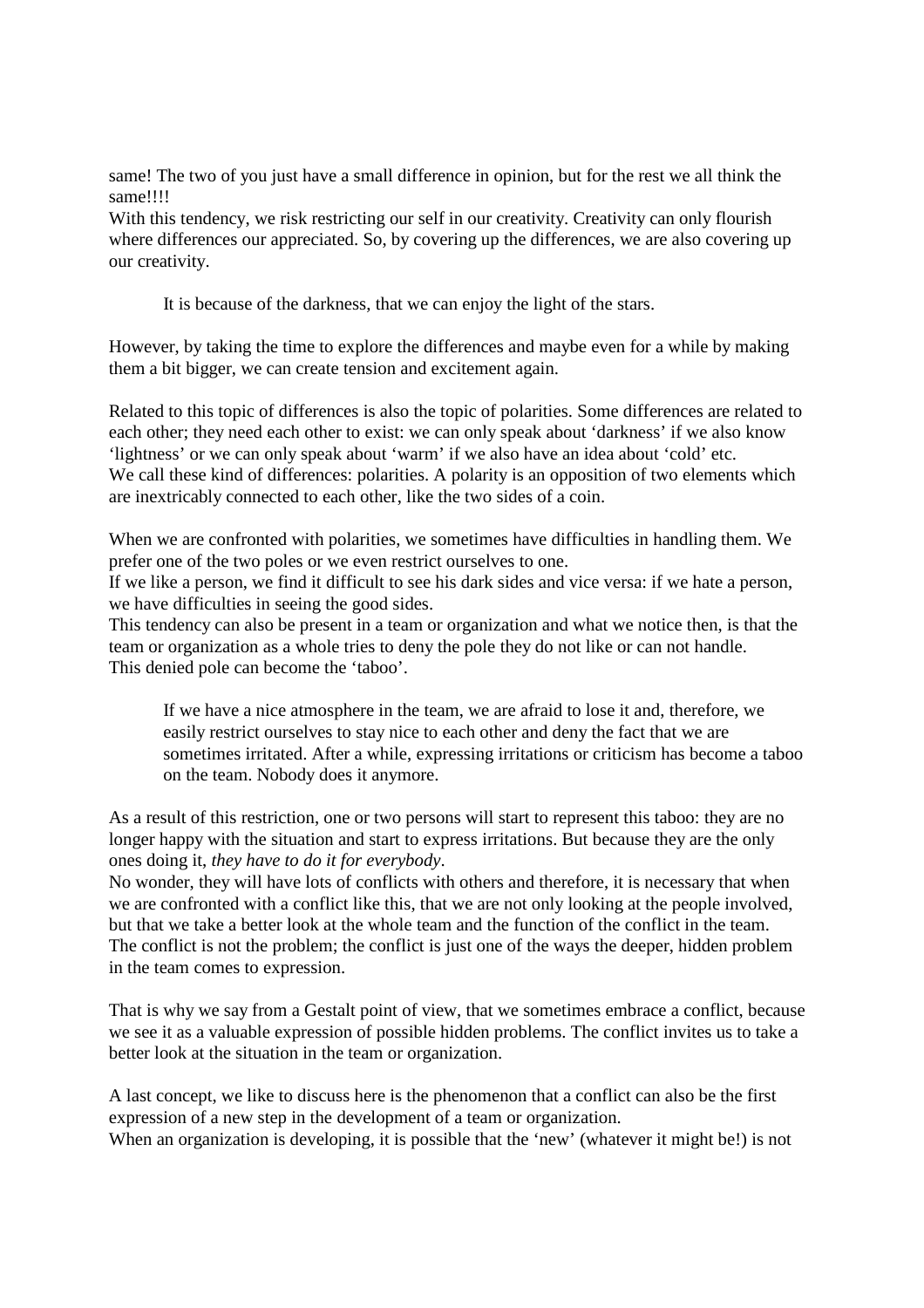yet fully present, but beginning to take its place. This can lead to frictions with the 'old', which can come forward by smaller or even bigger conflicts. We have to let go of the 'old' or even the 'old' has to be destroyed, before the 'new' can actually take its place.

If we would try to solve these smaller or bigger conflicts right away, there is a big chance that we are actually blocking this natural, healthy development.

As we have mentioned before, we have observed these kind of conflicts many times in organizations, which grew from a family run company to a business run company, but also in companies that grew bigger or companies which evolved from a pioneer phase into a more stable phase.

Especially, when the structure of the organization does not fit the new evolved culture anymore, many conflicts can occur. Solving all these conflicts one by one after the other, without taking the time to explore them in their wider context, will probably lead to a big waste of time and a lot of frustration. So, instead of solving the problem we can explore and facilitate it as a healthy opportunity to change.

Therefore, when confronted with a conflict in our organization, we can start with asking our self the question: "Should they really stop fighting?" "What might happen if we do not solve it?"

#### **4 Case**

We would like to end this article with a short case to illustrate the Gestalt approach in dealing with conflicts in organizations.

One day, we were asked to coach a team in a nursing home. There were several conflicts going on between the team members and this had a negative effect on the atmosphere in the team and also on the quality of care. Residents and their relatives complained a lot.

The team manager had already been speaking with the team members involved and every time it seemed that a specific conflict was solved, but after one or two weeks another conflict occurred.

Somehow he had the idea that something more was going on, but he could not lay his hands on it. Therefore he contacted us, to investigate what was going on and how he (or we) could handle the situation.

During our initial meeting with this manager and his assistant we observed several times that they both regularly interrupted each other, to correct a statement or to give an opposing view. It made us feel quite uncomfortable and confused.

After a while, we asked them to hold still for a moment and to look into what was going on. When we shared our awareness with them, we noticed that it came as a surprise to them that they were interrupting and correcting each other and creating confusion.

So, we asked them if it was okay to look into this phenomenon a bit more and see how this was connected to their every day cooperation and communication.

During this conversation we and they discovered that they had some quite small conflicts too and that they also had different views on how to manage the team and how to organize the care for the residents.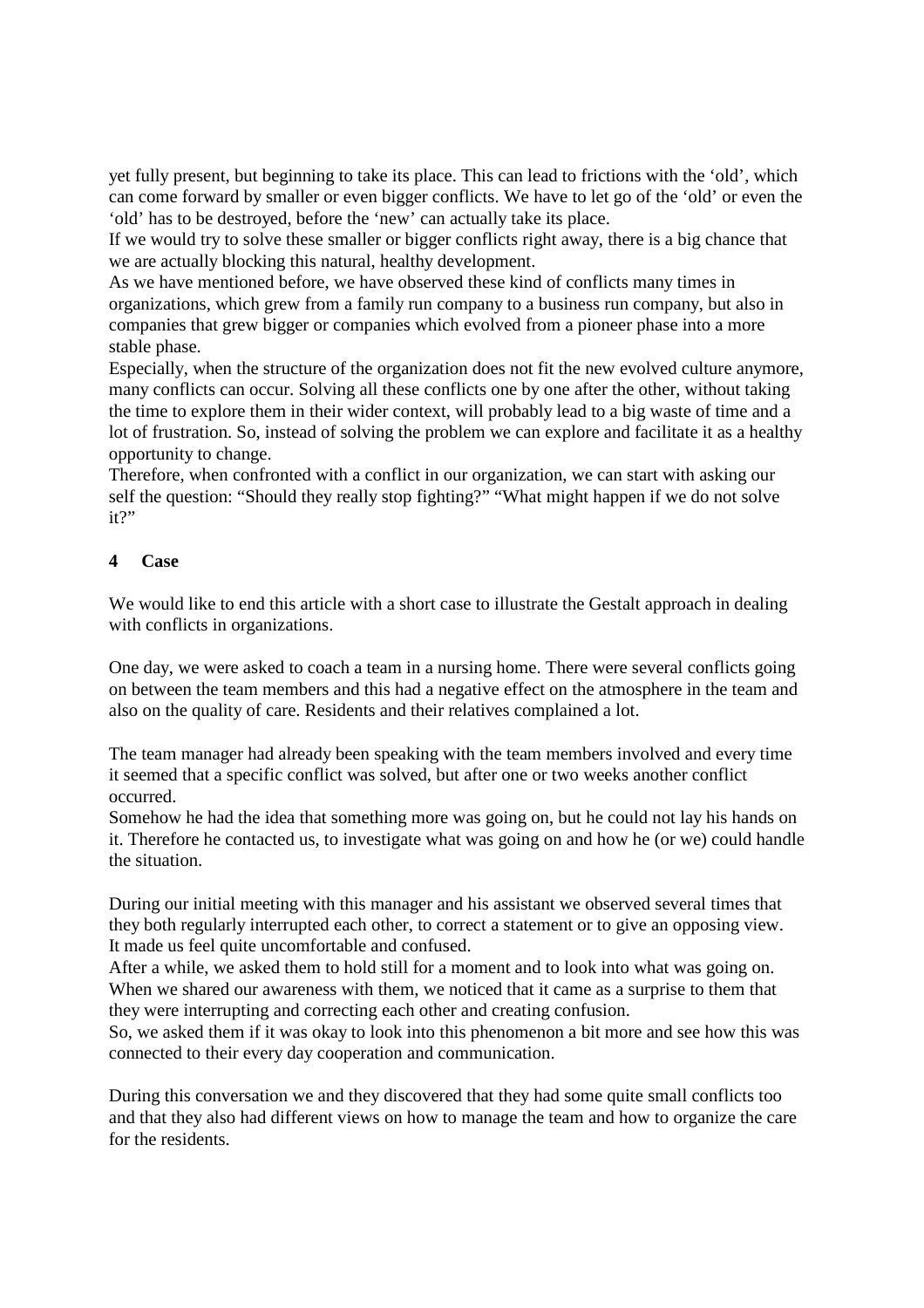Therefore we agreed, that before starting any team coaching we would first work with the two of them for a couple of times to explore their conflicts and differences and to see how this relates to the conflicts in the team and possibly also to other conflicts or differences in the larger field of the organization.

We met three times and each time we had asked them to prepare the meeting by doing some homework like writing down their view on management and care, their view on each other (qualities, compliments and critics), their ideas of the goals to be reached and – not unimportant – their view on the organization as a whole.

During the next meetings it became clear that both persons empathized with each other, which offered us a good, solid basis for further cooperation.

Further on it became clear, that their differences in views of care were not so big as originally presented, but that the differences were more present in the way they wanted to organize and manage the care.

When we explored these differences, it came out that the head of the department, who was working in this organization for a longer period than his assistant, had more problems in deviating from the formal structure and formal procedures than his assistant. The assistant just took the freedom to overstep the rules or to interfere with the formal structure, the moment he felt this was better for the residents or the staff.

Secretly, the head of the department admired his assistant for doing this, because he was convinced that his assistant was actually operating according the mission and goals of the organization, but the formal structure did not allow him to legitimate or support this behavior openly. And because he was afraid of having a conflict with his manager, he started to criticize his assistant.

It was clear, that this situation had led to unclearness and even a split in the team regarding the view on care and the procedures to follow.

So actually, we were dealing with a team in an organization, where one had decided to change the mission, goals and policy into a much more person oriented way of care, but the structure of the organization had not been changed according to this new policy. Therefore the 'old structure' did not fit the new policy anymore.

Both the manager and the assistant had the idea that this 'problem' was present on all levels of the organization, even on the level of the board. It was a publicly secret that there were big discussions going on about the structure in the board meetings and that some board members also had conflicts with each other.

So, our conclusion was that the problems and conflicts in this team were an expression or symptom of a deeper conflict in the total organization. Therefore, intervening only on the level of this team would probable not bring a solution, but be doing just 'more of the same'.

When this became clear, we agreed on having a meeting with the general manager to share our view with him.

The manager was very willing and open to listen to us and in fact, he recognized the problem and actually, this outcome encouraged him to bring the topic up to the board again. He even asked us, if we were willing to coach the board in dealing with this problem properly.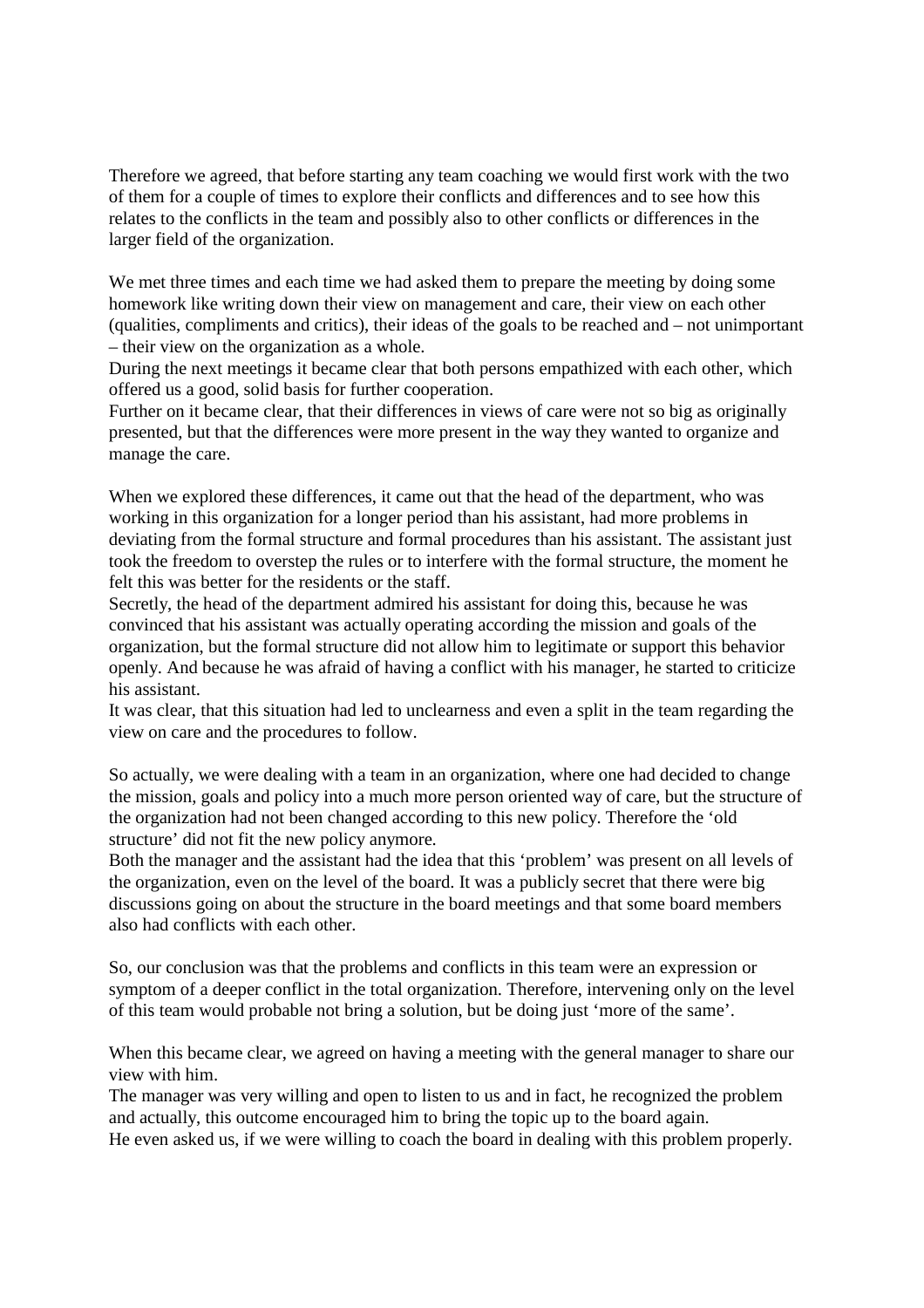We attended the board meeting twice and we were able to support them in having an open discussion on the structure and how to adjust this structure more to the culture they wanted to achieve. What was very important during these meetings was the step of going back to the initial goals and mission of the organization and see if there still was a general commitment to this. This was in fact the case and it was clear that everyone was willing to improve the situation, but that they did not know how to do it. Therefore, we suggested that they visit some other organizations, which had dealt with this challenge in a proper way and see how this could inspire them. Not to copy their solutions, but to become inspired by them. We also suggested a colleague consultant who is specialized in developing structures which

contribute to a person-oriented culture in healthcare organizations.

Later we were informed that – with the support of this other consultant – the organization had changed the formal structure in a much more suitable structure, which gave more space and freedom to the departments to have their own budget and competence and to make their own decisions. This dramatically increased the possibilities to work in a more person-oriented way.

Another result, which we encountered, was the fact that the moment the manager of this department and his assistant became aware of what was going on between them, their attitude and behavior towards each other and the team changed and by that, the situation for the team became much clearer.

After a few weeks the team, as well as the residents and their relatives reported much more satisfaction and positive feedback. Also the rate of illness among the team members decreased significantly.

The change in the formal structure consolidated this positive development in the department.

Our conclusion was that it was a good thing that we did not just solve the conflict between the workers or between the manager and his assistant, but that we took the time to explore the conflict in its broader context, to see how it was connected to the larger field of the organization and by that, gain more insight in the underlying phenomena and created a solution, which had a much better result on the long term.

Frans Meulmeester

Coach, consultant, trainer and supervisor. Registered Gestalt practitioner in Organizations EAGT

Founder and director of Life is an Invitation. Centre for Training, Consultation and Support.

Staff member of MultidiMens Gestalt Institute for Belgium and The Netherlands.